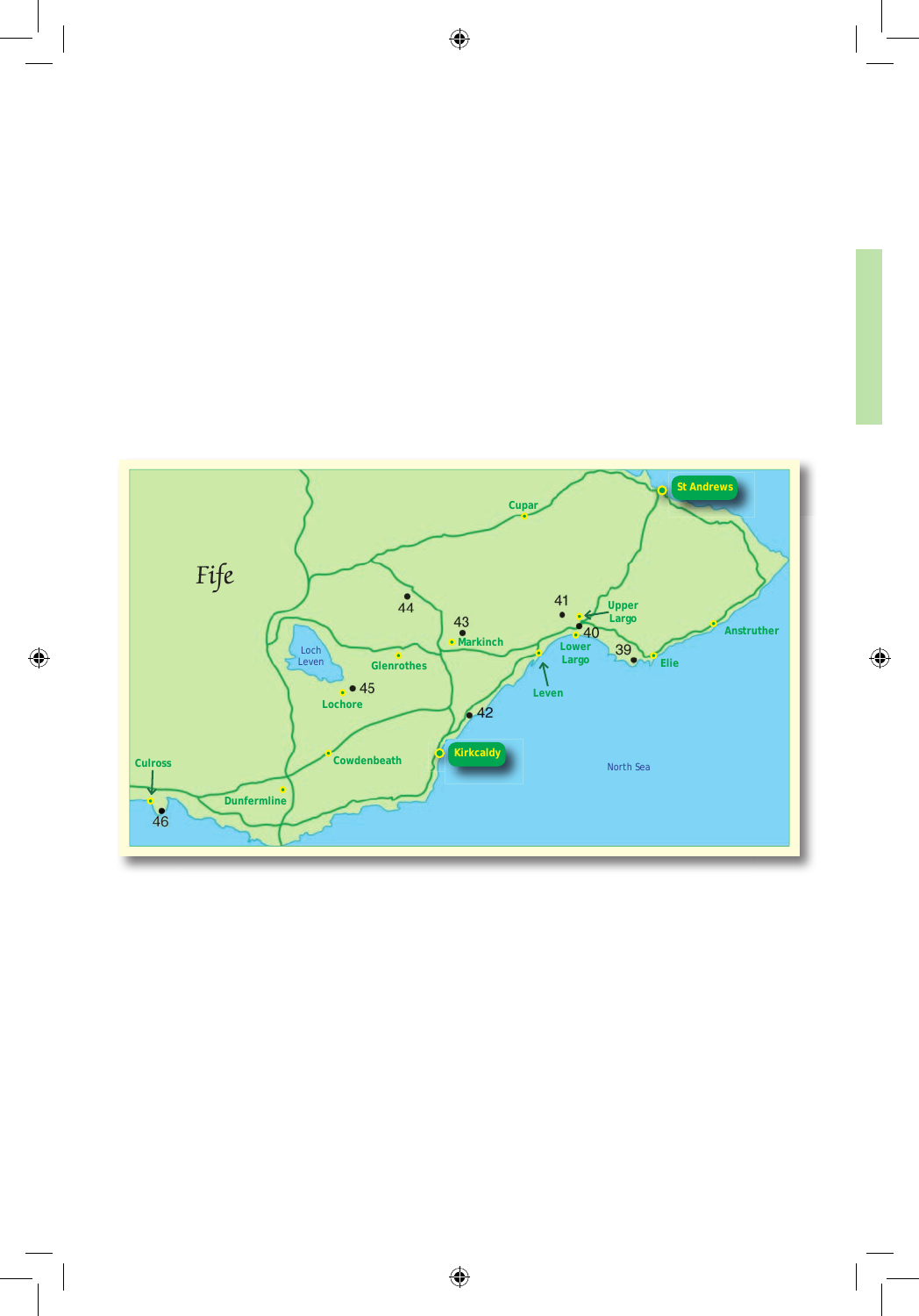## Fife

- **39 Elie Chain Walk**
- **40 Largo Law and the not so green hillwalker**
- **41 Keil's Den**
- **42 Fife Coastal Walk from Ravenscraig Castle, Kirkcaldy**
- **43 Markinch**
- **44 East Lomond and Maspie Den**
- **45 LOCH ORE**
- **46 Preston Island**



## **39 Elie Chain Walk**

**FACTFILE Map** Ordnance Survey map 59, St Andrews **Distance** 3 to 4 miles **Height** 100m **Terrain** quiet road, good path and beach…then the Chain Walk **Start point** Elie **Time** 3 to 4 hours, depending on exploration time taken **Nearest town** Elie **Recommended refreshment spot** Elie

Even a hillwalker enjoys a coastal walk, especially if the weather on the high tops is dreadful. The east coast of Scotland is often a dry, sunny place, so how about a scramble round a rocky headland in Fife, and a walk to see remains of wartime fortifications? Whilst only a short outing, it could be a memorable one, especially for younger members of the family.

The Fife Coastal Path – completed in 2002 – runs from North Queensferry to the Tay Bridge, yet one short unofficial section is the most challenging. It is a real 'walk on the wild side', when the more adventurous can discover Fife's best-kept secret: the Elie Chain Walk. Well, it was a secret to me until Jimbo told me about it.

The Chain Walk goes round the base of Kincraig Point amidst a jumble of volcanic rock pools and caves washed by the sea at high tide. Unlike the way-marked Fife Coastal Path, this detour has chains directing the way below dramatic cliffs and distinctive basalt columns. A modest head for heights is required on the series of carved steps, and vertical and horizontal chains – claimed to be Scotland's only *via ferrata*.

This could be the highlight of the Fife Coastal Path, yet it receives little publicity or promotion – understandably so, because the Path is advertised with access at all times,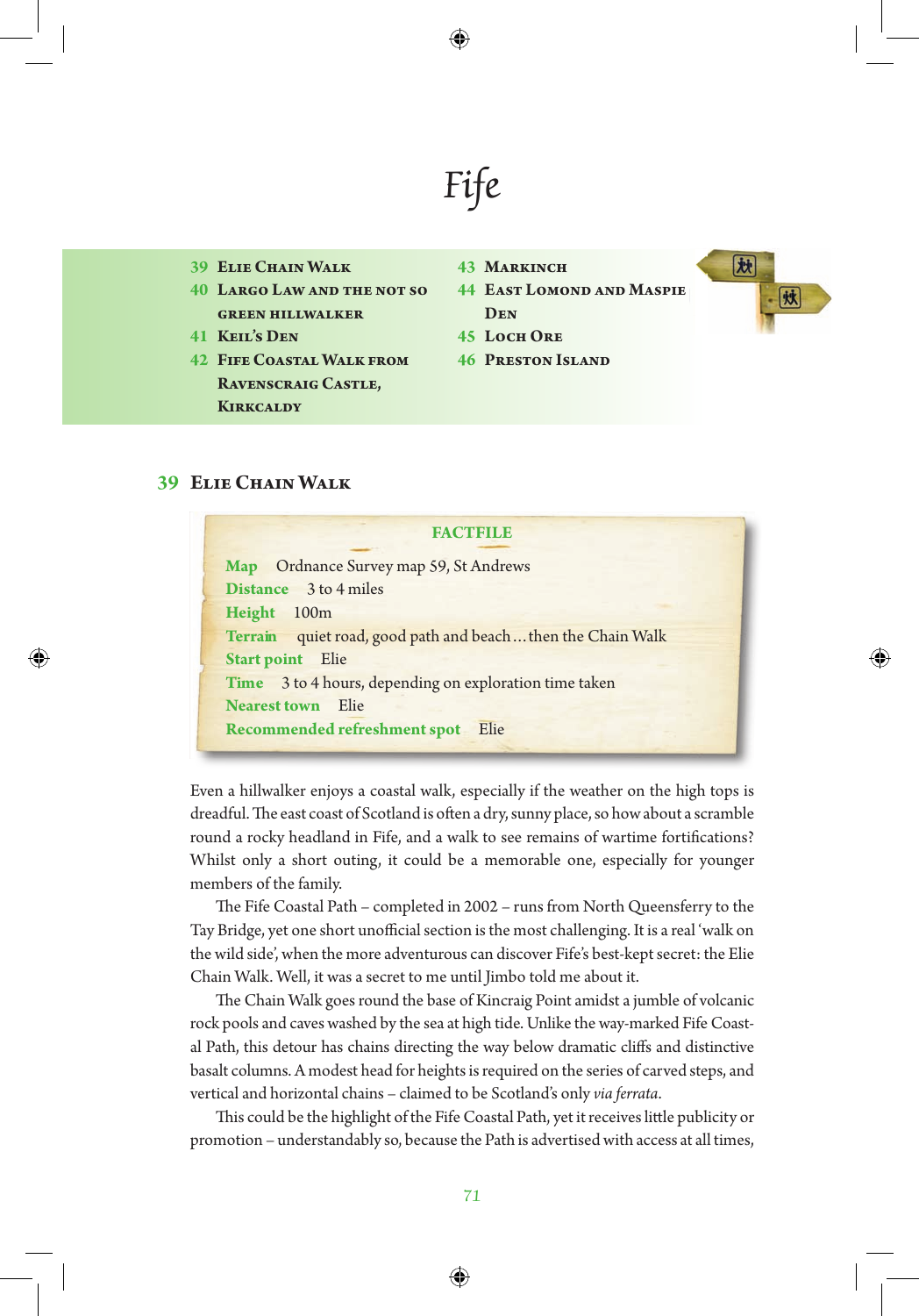whereas a diversion to the Chain Walk is only possible at various tide times, and there is also an element of danger. There are warning signs placed comparatively recently by Fife Council. All the chains – eight in all – are of stainless steel and bolted to the rock. The old rusted chains were replaced in 2003.

There is a snag and that is why I suggest this traverse as an autumn walk. Tackling the chains with bare hands to get a better grip, could be painful or dangerous in cold weather, so pick a warmish day.

There is another snag: the tide, which would not wait for King Canute and will not wait for you. The walk should not be attempted when the tide is coming in, for it would be all too easy to get stranded. It is better to go when the tide is on the ebb, to maximise the time available. At low tide it is possible to walk some distance along the beach and rocks without needing to use all the chains, but it would seem a pity to do so. A compromise could be to do the traverse then return along the beach and coves, giving time to explore the caves and rock pools. It is essential to check tide times in *The Scotsman* and pick a calm day – unless that is you enjoy sea-spray. If in any doubt, phone the local coastguard on 01333 450666.

There is a mystery about the origins of the Chain Walk. I like to think of smugglers using it or perhaps scouring the base of the cliffs for cargo from a shipwreck. An idea that the chains were installed to help in the construction of the wartime fortifications on the headland is fanciful. It is possible that the chains and steps were built between the Wars, perhaps in the late 1920s. No one really seems to know, but maybe that is how it should be, with the mystery enhancing the enjoyment of the traverse.

For information on the Fife Coastal Path, phone their information desk at 01592 414300, or The Fife Coast & Countryside Trust at 01333 592 591.

Kincraig Point lies to the west of Elie, from where the short walk goes west to Earlsferry. From Earlsferry Links, take the path southwest through the golf course towards the coast, paying courteous attention to the golfers as requested. You will see the



signpost highlighting the Fife Coastal Path, which you now join. Turn right by the side of the golf course, above the beach, for a lovely grassy walk by the sand dunes. Go towards the headland, and a good stepped path starting at map ref 473000. (A signpost at this point shows the way to the left [west] by the beach to the Chain Walk, but save that delight for the return.) The path climbs only some 50m, and with ups and downs later, the total climb for the day is no more than 100m.

Once on the headland, examine the remains of the fortifications, but also enjoy the views especially south, *Any port in a storm*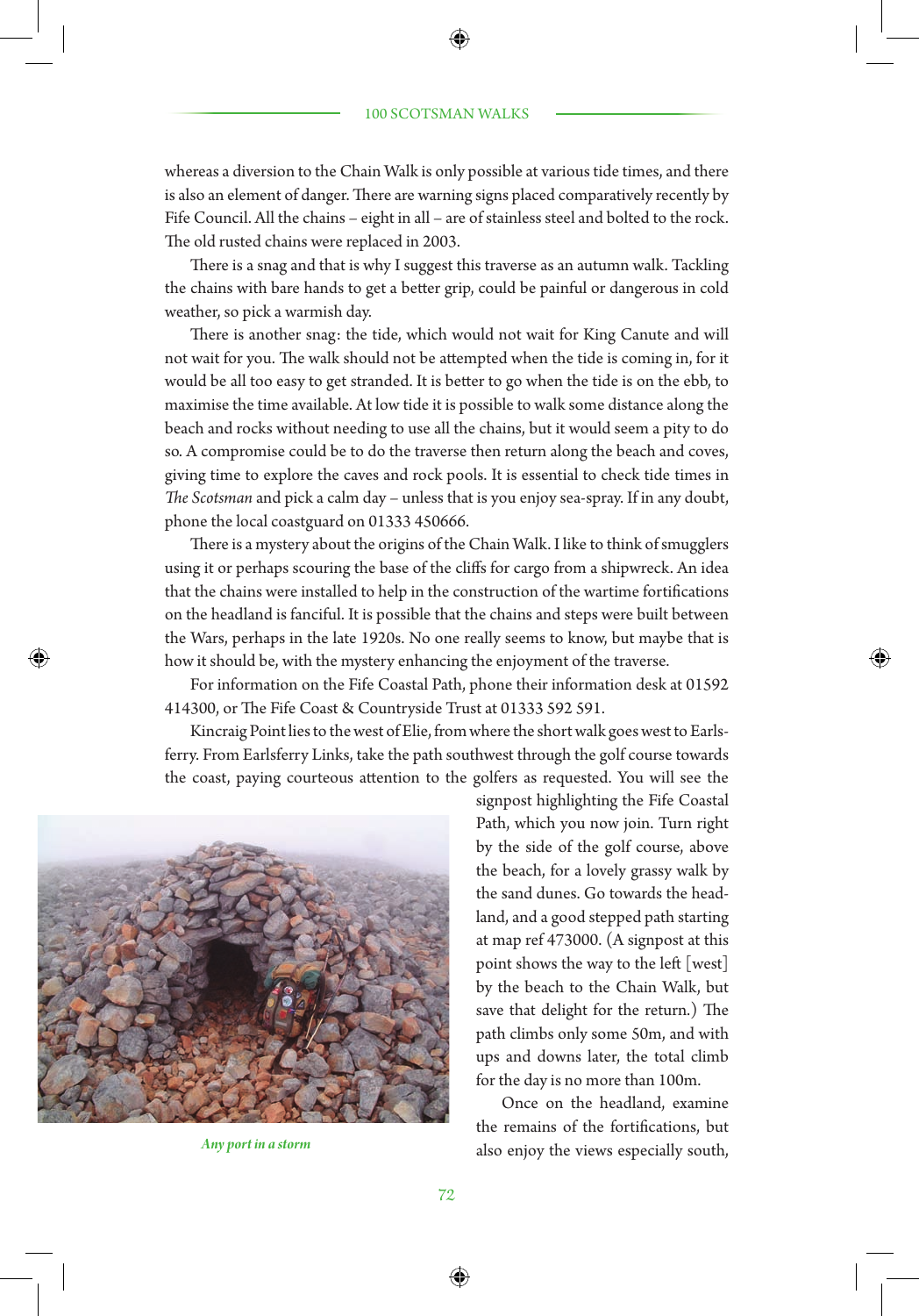over the Forth to the Lothians. It may be surprising to see how wide the Forth is at this point. Continue over the headland, descending gently until around map ref 463997, looking for a grassy path that leaves the official path and goes down to a cove. This drop is short but steep, with care needed if wet.

The start of the Chain Walk is at this small rocky inlet with the sea surging towards a cave, and as the inlet is mostly under water, the rocks can be slippy. Some experience of very easy scrambling could be an advantage. All the pitches are short and the steep ones have footholds dug into the rock, some of which have been eroded over the years by the tide. The safest way of tackling the descents is to face into the rock, holding on to the chains with both hands. The first move over the edge may seem difficult, facing in and trying to find the foothold steps. Oddly enough, other chains to be climbed in near vertical ascents may be the easiest to tackle, with minimal overhangs. The last section is the most interesting, with a slanting diagonal chain and an awkward step to a raised rib of rock, leading to a cave. Then there is a horizontal chain. The rock overhangs slightly and the chain is a bit too slack, such that pressure is put on the arms in leaning outwards. Unless it is almost full tide, one can walk over the pebbles and rejoin the chain later, but you would not want to do that, would you? A short stroll along the beach leads back to the official path.

## **40 Largo Law and the not so green hillwalker**

| <b>FACTFILE</b>                                                   |
|-------------------------------------------------------------------|
| Map Ordnance Survey map 59, St Andrews, Kirkcaldy & Glenrothes    |
| Distance 2 miles                                                  |
| Height 250m                                                       |
| Terrain farm tracks, then steep grassy hillside                   |
| Start point off-road parking area between cemetery and Kirkton of |
| Largo primary school                                              |
| Time 1 to 2 hours                                                 |
| Nearest village Upper Largo                                       |
| Recommended refreshment spot Upper Largo Hotel                    |

At home we pride ourselves on our responsibilities concerning green issues. The garden produces some of our fruit and vegetable needs; eight compost heaps attend to organic garden and kitchen waste; then there is the weekly ritual of sorting out glass, cans, plastic bottles, newspapers etc for collection. As a result, our dustbin need only be emptied every three weeks.

Yet we all have a weak point in matters green and mine is hillwalking, driving some 10,000 miles a year to get to the hills. Nevertheless, my friends and I share cars as far as possible and prefer to be away for a week or more in the summer rather than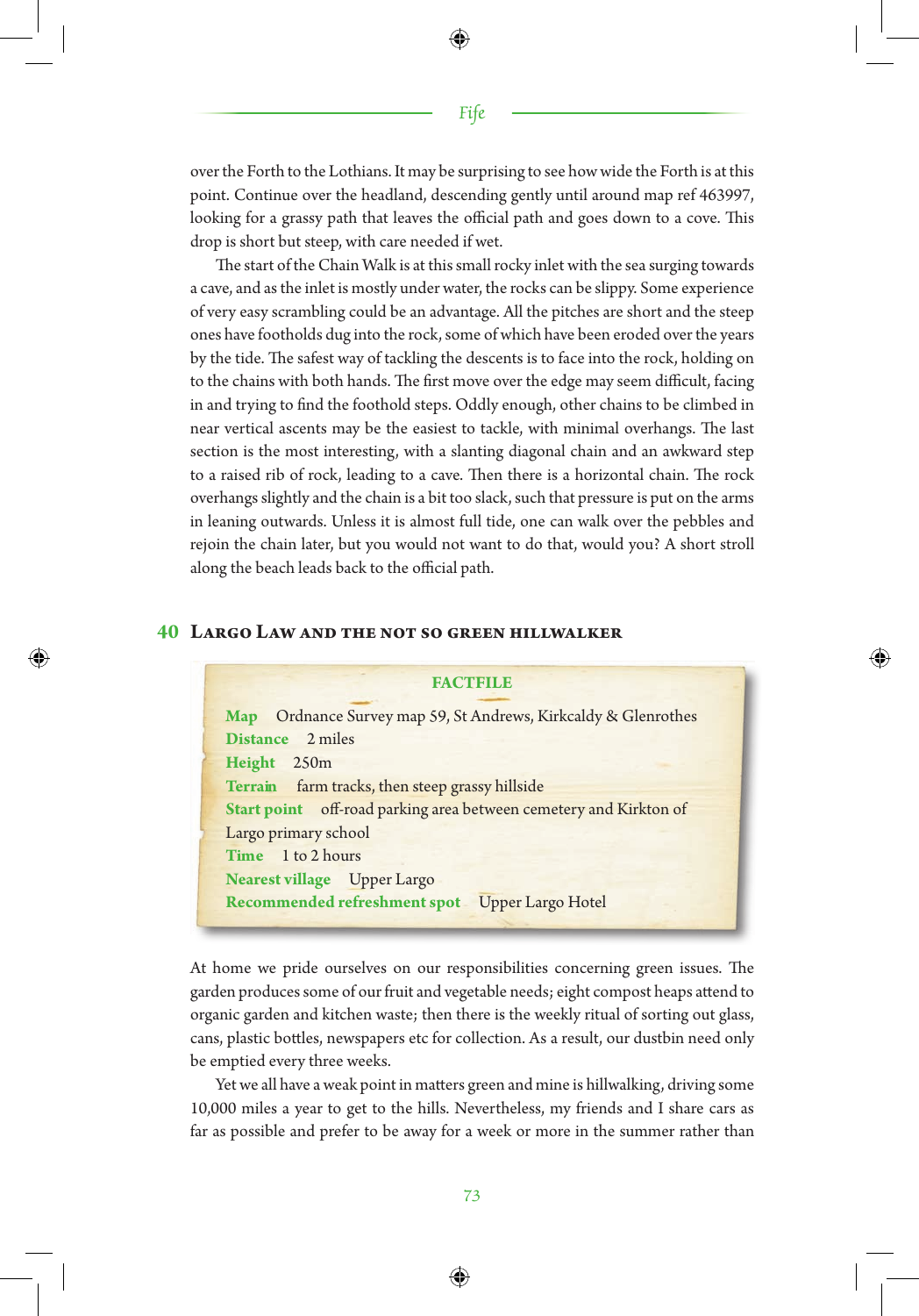have daily trips from home. Yet recently I incurred a ridiculous mileage. The forecast was not exactly encouraging: severe gales with temporary blizzard conditions – when visibility would be virtually nil – wind at 900m averaging 70 to 80 miles an hour with gusts as high as 120mph, and temperature of −4°C with an extreme wind-chill effect.

Not a day for the high tops, so I spread out a few maps to see what might be possible at lower level. It may have been the subconscious memory of watching the Humphrey Bogart film *Key Largo* over New Year that led my eye to Largo Law in Fife: a 290m hill that inexplicably I had never climbed. The plan was to extend the day at lower level with a visit to nearby Keil's Den - the wooded defile of the Keil Burn. Well, I managed the former... just – but not the latter.

None of the usual gang was free that day, so I set off on my own. Being a short day, I had a leisurely start from Edinburgh, anticipating being in Upper Largo in an hour. However, on reaching Queensferry I was dismayed to see that the Forth Road Bridge had just been closed to cars after sections of a painting platform had been torn down in the gales. Oh dear, what to do? My desire to climb Largo Law over-rode common sense. A detour over the Kincardine Bridge would add an extra hour, but still give time for the complete walk and, with gales forecast to subside, the Forth Bridge would surely be re-opened by my return. Big mistake! Half the lorries and cars in Scotland seemed to converge on Kincardine – a tedious tiring travel such that I did not reach Upper Largo until 2pm, two hours later than planned.

If coming from the west, follow the A915 through Lundin Links, bypassing Lower Largo to reach Upper Largo. A minor road heads northwest from the village, skirting the southwest slopes of Largo Law. If in doubt, continue to the junction of the A915 and the A917, then return to the minor road. Go past Kirkton of Largo primary school and park on the east side of the road between the school and a cemetery.

A notice board at the start of the walk gives some details about Largo Law – the eroded remains of a volcano active between 300 and 350 million years ago. Largo Law forms part of a working farm and cattle graze much of the hill's slopes. Walkers are asked not to take their dogs and to keep to the marked route for both ascent and descent.

Walk northeast on the well-marked route: a track leading to Chesterstone Farm. On my outing, the track was very muddy – scarcely surprising considering the recent torrential downpour. The route goes through the farmyard and north, the track again signposted, to reach the base of the cone. Now for the grassy climb – short but steep – to reach the twin-topped summit. The northern bump with the trig point is the higher.

The summit offers superb views over the Forth ... or so the notice board said, but clutching the trig point all I could see was surging storm-tossed water in front of a grey curtain of cloud. The notice board also says that throughout the summer months a variety of wild plants grow on the slopes, one such being Ragged Robin – an apt description of the storm-clad solitary walker on the hillside. Buzzards are commonly seen as they soar above the slopes, but not today! Even birds have more sense.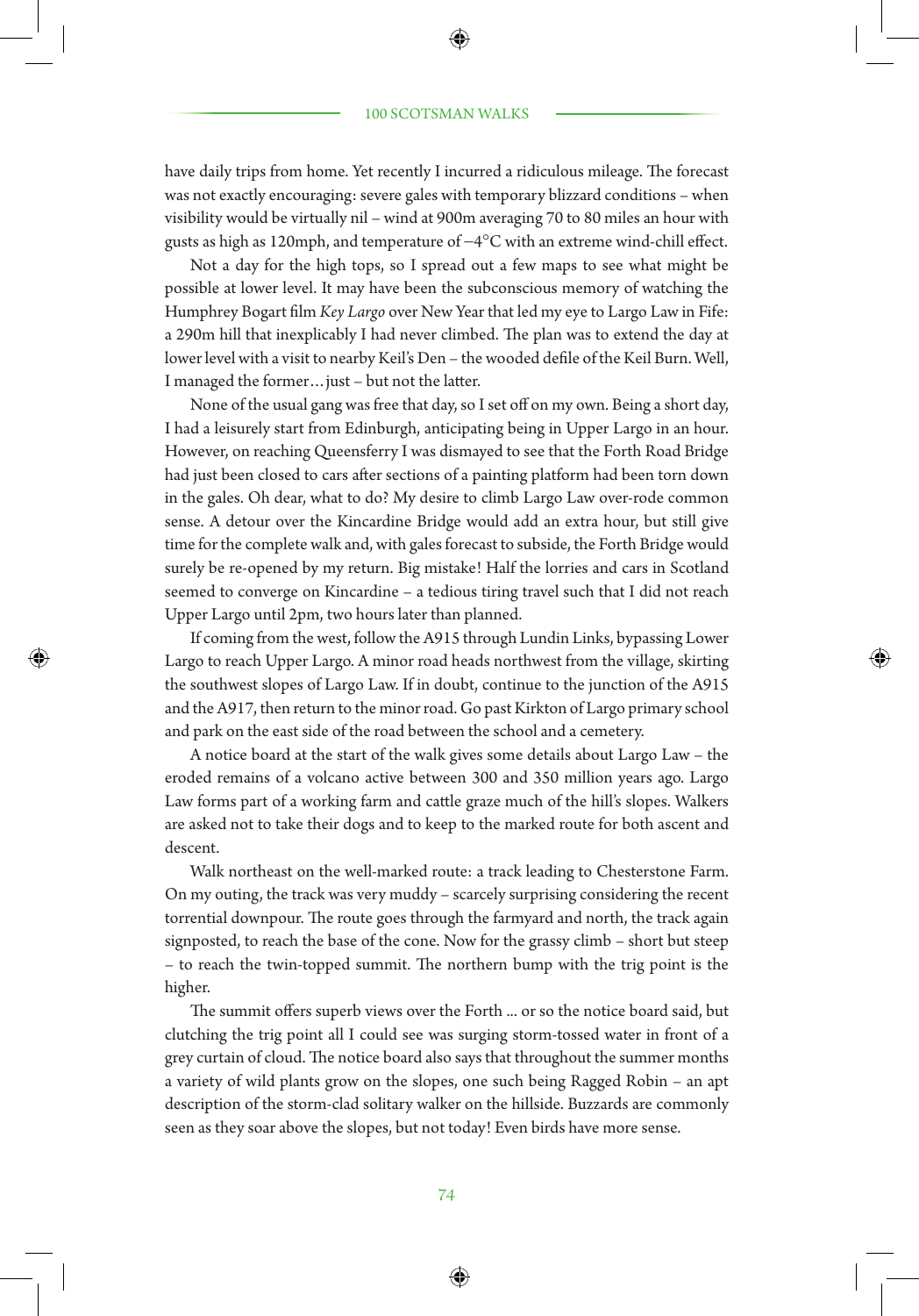I headed home, dismayed to learn from the car radio that the Forth Bridge was still closed. It was back to Kincardine again. The Forth Bridge re-opened at 6pm when I was still part of a five-mile tailback before Kincardine, and too late to turn back.

Fife

I got home disgusted with myself – an eight-hour day of which six hours had been wasted in the car; far too many carbon footprints just to climb a hill. Not even Largo Law is worth that.

## **41 Keil's Den**

**FACTFILE Map** Ordnance Survey map 59, St Andrews, Kirkcaldy & Glenrothes **Distance** 2 miles **Height** negligible **Terrain** mostly unmade paths, then short road walk **Start point** off the A915 by Lundin Links, on north side of Cupar Road, at map ref 410032 **Time** 1 hour **Nearest village** Lundin Links **Recommended refreshment spot** Blacketyside Farm Shop on the A915, one mile west of Lundin Links

Unsettled weather at this time of year poses problems for hillwalkers. Three weeks ago I described a less-than-green trip to Largo Law on a day definitely not made for the high tops. The Forth Road Bridge had been closed to traffic after sections of a painting platform had been torn down in the gales and I had been obliged to take a long detour via Kincardine. I got home disgusted with myself – an eight-hour day of which six hours had been wasted in the car; far too many carbon footprints just to climb a hill.

The original plan had been to extend that walk beyond Largo Law with an hour's visit to nearby Keil's Den. Well, I managed the former... just, but not the latter, so was determined to complete this unfinished business on a day of no traffic problems, but a day when again it would be prudent to avoid high ground.

Situated southwest of Largo Law, Keil's Den is a long, narrow wooded glen set in an agricultural landscape – a woodland site with a long history of management. Keil is possibly a corruption of *coille* (Gaelic for 'wood') or *cuil*, meaning a 'nook'. The Den is the steep-sided defile of the Keil Burn, or more correctly the Boghall Burn that flows only some three miles south to Lower Largo. A burn is normally a good description of this flow of water but on my visit, after another day of heavy rain, it was in muddy spate. Jimbo (plus his two dogs) and Joe came along. Quickly wet and bespattered, the dogs had a whale of a time splashing across the burn and chasing rabbits through the thick undergrowth.